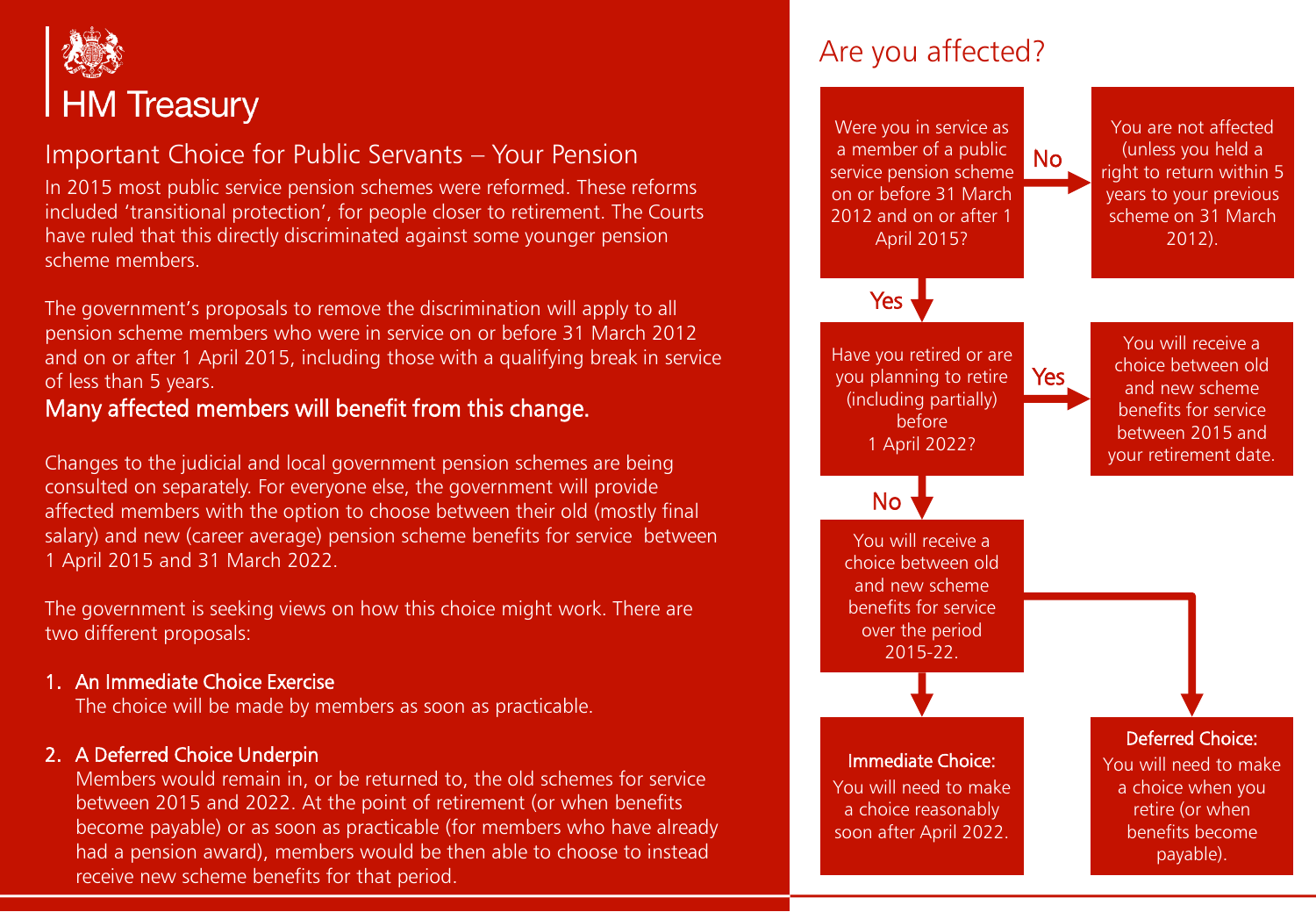# Future Pension Provision **Future Pension Provision**

The total annual cost of public service pension scheme benefits stood at **£41.8** billion in 2018-19, most of which fell to the taxpayer.

The 2015 reforms to public service pensions increased fairness and affordability. The government believes these schemes provide good pension provision and continue to be more generous than most private sector pensions.

All public servants who are building up benefits in the main public service pension schemes will be placed into the 2015 reformed pension schemes from 1 April 2022, regardless of when they joined, therefore providing equality of treatment. Changes to the judicial and local government pension schemes are detailed separately.

The government is currently consulting on these proposals in advance of introducing them into law.

Anyone can feed in their thoughts on these proposals by responding to the consultation.

This leaflet does not provide a detailed explanation of individual members' legal entitlements. These would be provided for in scheme rules, which would override anything in this leaflet where there were differences between the leaflet and rules.